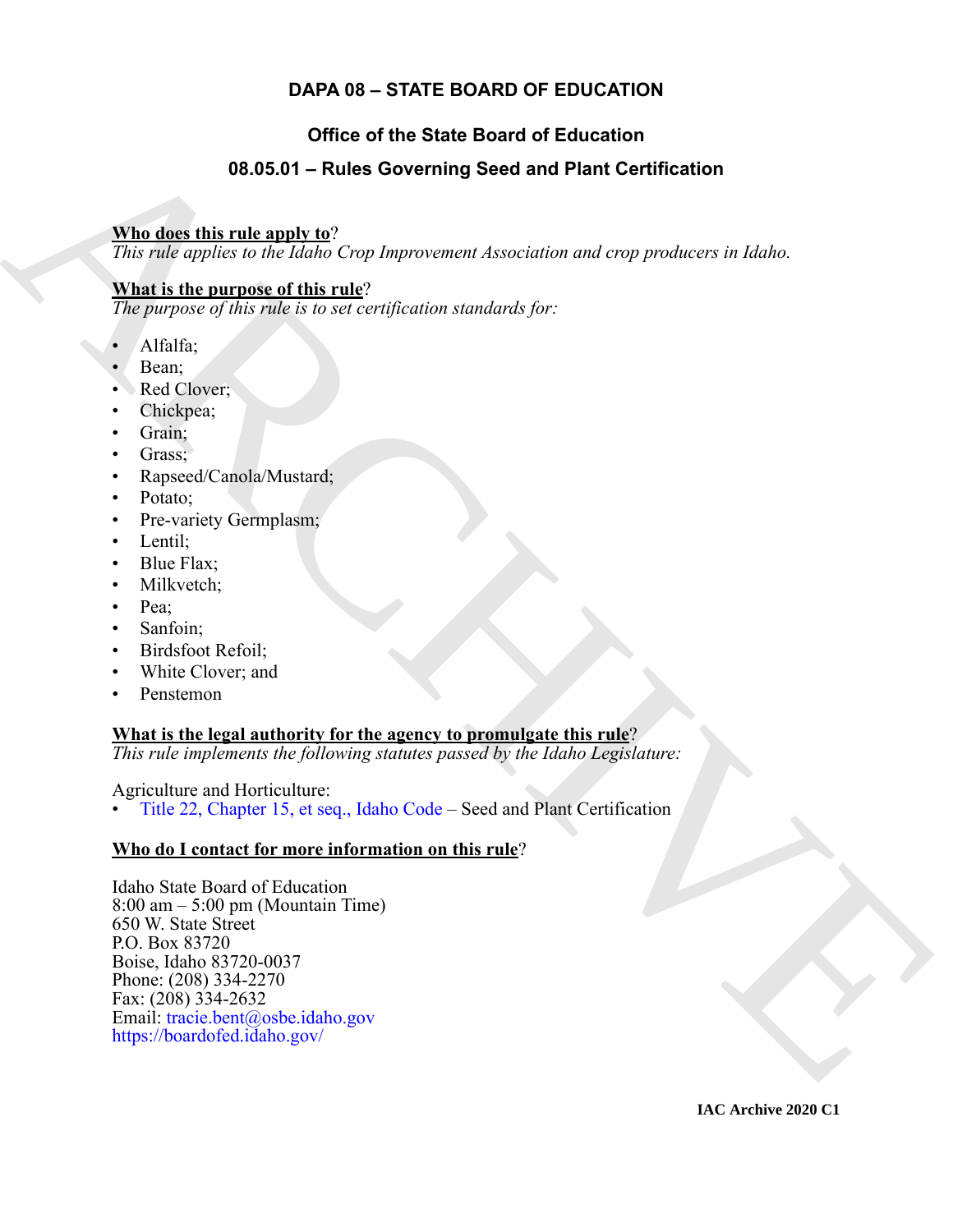# **Table of Contents**

## **DAPA 08 - STATE BOARD OF EDUCATION**

### 08.05.01 - Rules Governing Seed and Plant Certification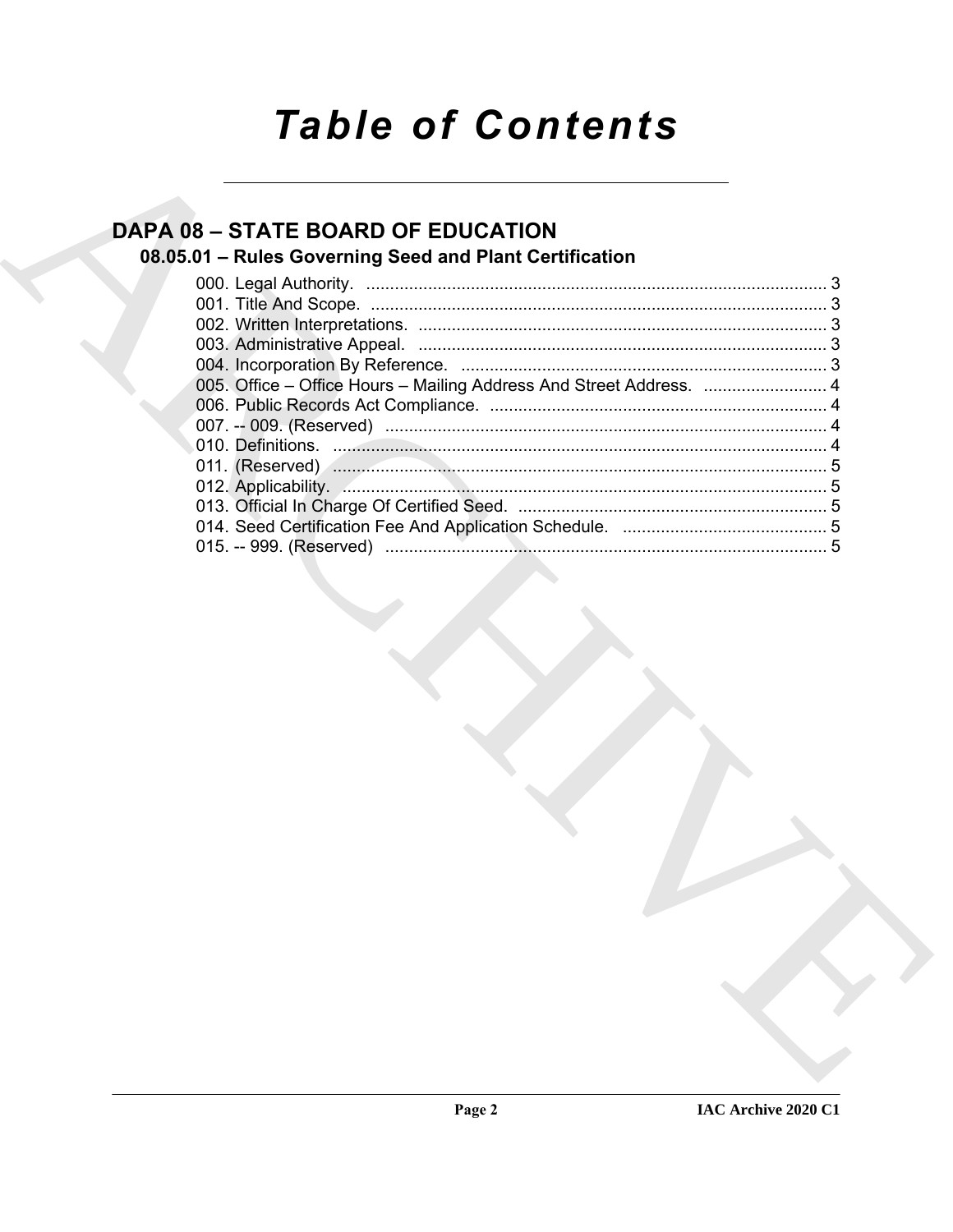#### **08.05.01 – RULES GOVERNING SEED AND PLANT CERTIFICATION**

#### <span id="page-2-19"></span><span id="page-2-1"></span><span id="page-2-0"></span>**000. LEGAL AUTHORITY.**

This chapter is adopted under the authority of Title 22, Chapter 15, Idaho Code. (4-6-15)

#### <span id="page-2-20"></span><span id="page-2-2"></span>**001. TITLE AND SCOPE.**

**01.** Title. The title of this chapter is IDAPA 08.05.01, "Rules Governing Seed and Plant Certification," by Idaho Crop Improvement Association, Inc. (4-6-15)

This department is between the continuous of This 22, Chapter 13, below Cover in g Section of First Correlation (1971). We have the continuous continuous continuous continuous continuous continuous continuous continuous c **02. Scope**. These rules govern the standards and procedures for the certification of seeds, tubers, plants, or plant parts in the state of Idaho by the Regents of the University of Idaho through the Idaho Agricultural Experiment Station in the College of Agricultural and Life Sciences and its duly authorized agent, Idaho Crop Improvement Association, Inc., as an agent and instrumentality and servant of the State. (4-6-15)

#### <span id="page-2-21"></span><span id="page-2-3"></span>**002. WRITTEN INTERPRETATIONS.**

In accordance with Section 67-5201(19)(b)(iv), Idaho Code, any written interpretations of the rule of this chapter will be made available at the Idaho State Board of Education office. (4-6-15)

#### <span id="page-2-6"></span><span id="page-2-4"></span>**003. ADMINISTRATIVE APPEAL.**

There is no provision for administrative appeals before the Board under this chapter. Hearing and appeal rights are set forth in Title 67, Chapter 52, Idaho Code.  $(4-6-15)$ 

#### <span id="page-2-7"></span><span id="page-2-5"></span>**004. INCORPORATION BY REFERENCE.**

The following documents are incorporated by reference into this rule. The Idaho Seed and Plant Certification Standards are adopted by the Idaho Crop Improvement Association. Copies of the following documents may be obtained from the Idaho Crop Improvement Association, Inc. website at http://www.idahocrop.com/index.aspx, or from the Idaho Crop Improvement Association, Inc. office. (4-6-15) (4-6-15)

<span id="page-2-17"></span>**01. Prohibited Noxious Seed in Idaho Certified Seed**. The standard Prohibited Noxious Seed in Idaho Certified Seed of the Idaho Crop Improvement Association, Inc., as last modified and approved on March 17, 2015. (3-25-16)

<span id="page-2-18"></span>**02. Seed Certification Fee & Application Schedule**. The Seed Certification Fee and Application Schedule of the Idaho Crop Improvement Association, Inc., as last modified and approved on July 11, 2014. (4-6-15)

<span id="page-2-8"></span>**03. Idaho Alfalfa Certification Standards**. The Idaho Alfalfa Certification Standards adopted by the Idaho Crop Improvement Association, Inc., as last modified and approved on March 17, 2015. (3-25-16)

<span id="page-2-9"></span>**04.** Idaho Bean Certification Standards. The Idaho Bean Certification Standards adopted by the op Improvement Association, Inc., as last modified and approved on March 17, 2015. (3-25-16) Idaho Crop Improvement Association, Inc., as last modified and approved on March 17, 2015.

<span id="page-2-15"></span>**05. Idaho Red Clover Certification Standards**. The Idaho Red Clover Certification Standards adopted by the Idaho Crop Improvement Association, Inc., as amended and approved on March 17, 2015. (3-25-16)

<span id="page-2-10"></span>**06. Idaho Chickpea Certification Standards**. The Idaho Chickpea Certification Standards adopted by the Idaho Crop Improvement Association, Inc., as amended and approved on March 17, 2015. (3-25-16)

<span id="page-2-11"></span>**Idaho Grain Certification Standards**. The Idaho Grain Certification Standards adopted by the ovement Association, Inc., as amended and approved on February 28, 2017. (3-28-18) Idaho Crop Improvement Association, Inc., as amended and approved on February 28, 2017.

<span id="page-2-12"></span>**08. Idaho Grass Certification Standards**. The Idaho Grass Certification Standards adopted by the Idaho Crop Improvement Association, Inc., as amended and approved on March 17, 2015. (3-25-16)

<span id="page-2-14"></span>**09. Idaho Rapeseed/Canola/Mustard Certification Standards**. The Idaho Rapeseed/Canola/ Mustard Certification Standards adopted by the Idaho Crop Improvement Association, Inc., as amended and approved on April 26, 2016. (3-29-17)

<span id="page-2-13"></span>**10. Idaho Potato Certification Standards**. The Idaho Potato Certification Standards adopted by the Idaho Crop Improvement Association, Inc., as amended and approved on January 16, 2018.

<span id="page-2-16"></span>**11. Pre-Variety Germplasm Certification Regulations in Idaho**. The Pre-variety Germplasm Certification Regulations adopted by the Idaho Crop Improvement Association, Inc., as amended and approved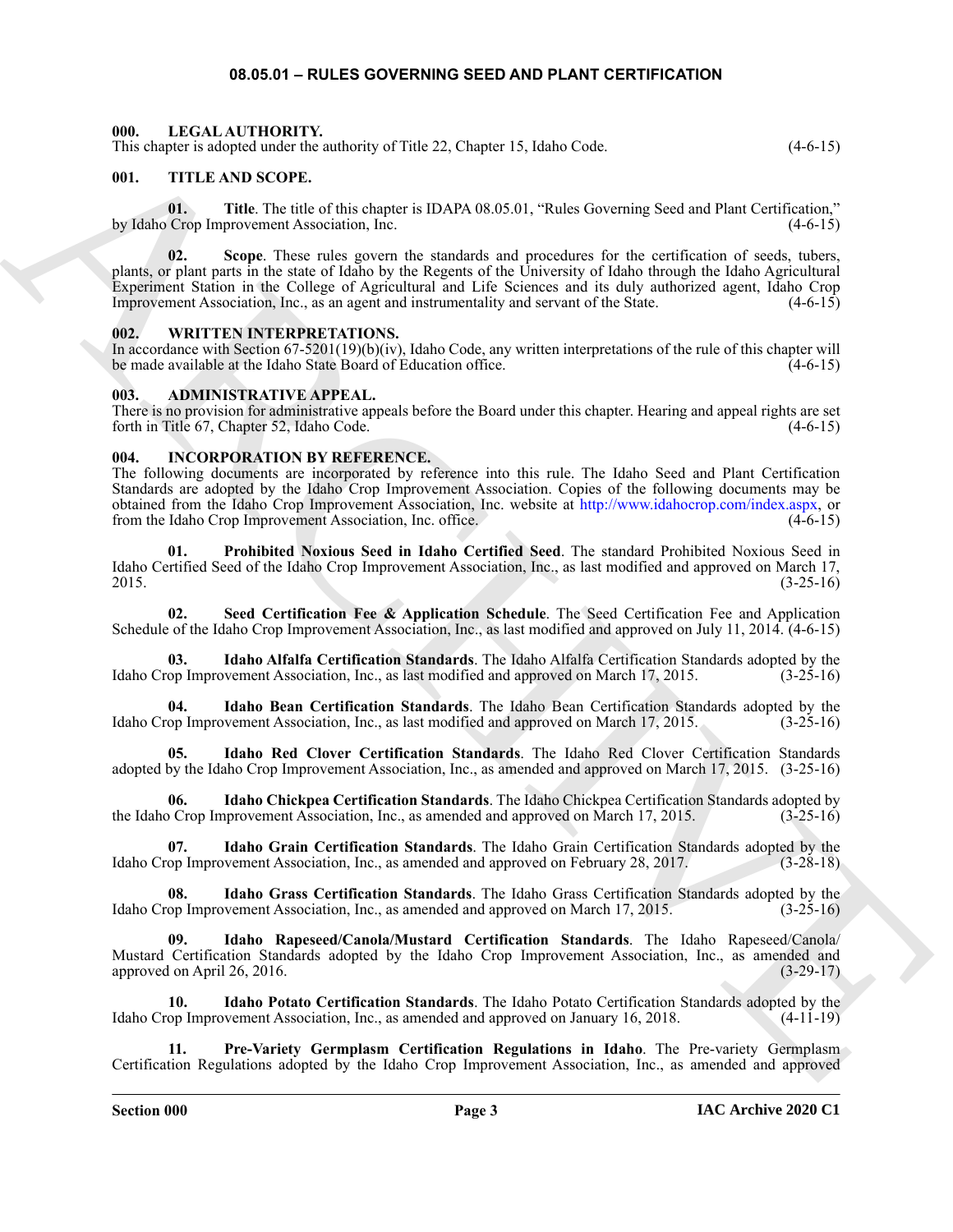<span id="page-3-7"></span>March 17, 2015. (3-25-16)

**12. Idaho Lentil Certification Standards**. The Idaho Lentil Certification Standards adopted by the Idaho Crop Improvement Association, Inc., as amended and approved March 17, 2015.

<span id="page-3-6"></span>**13. Idaho Blue Flax Certification Standards**. The Idaho Blue Flax Certification Standards adopted by the Idaho Crop Improvement Association, Inc., as amended and approved March 17, 2015.

<span id="page-3-8"></span>**14. Idaho Milkvetch Certification Standards**. The Idaho Milkvetch Certification Standards adopted by the Idaho Crop Improvement Association, Inc., as amended and approved March 17, 2015. (3-25-16)

<span id="page-3-9"></span>**15. Idaho Pea Certification Standards**. The Idaho Pea Certification Standards adopted by the Idaho provement Association, Inc., as amended and approved March 17, 2015. Crop Improvement Association, Inc., as amended and approved March 17, 2015.

<span id="page-3-11"></span>**16. Idaho Sanfoin Certification Standards**. The Idaho Sanfoin Certification Standards adopted by the Idaho Crop Improvement Association, Inc., as amended and approved March 17, 2015.

<span id="page-3-5"></span>**17. Idaho Birdsfoot Trefoil Certification Standards**. The Idaho Birdsfoot Trefoil Certification Standards adopted by the Idaho Crop Improvement Association, Inc., as amended and approved March 17, 2015. (3-25-16)

<span id="page-3-12"></span>18. **Idaho White Clover Certification Standards**. The Idaho White Clover Certification Standards by the Idaho Crop Improvement Association, Inc., as amended and approved March 17, 2015. (3-25-16) adopted by the Idaho Crop Improvement Association, Inc., as amended and approved March 17, 2015.

<span id="page-3-10"></span>**19. Idaho Penstemon Certification Standards**. The Idaho Penstemon Certification Standards adopted by the Idaho Crop Improvement Association, Inc., as amended and approved March 17, 2015.

#### <span id="page-3-13"></span><span id="page-3-0"></span>**005. OFFICE – OFFICE HOURS – MAILING ADDRESS AND STREET ADDRESS.**

Since Board of Education<br>
Neutral Neutral Certification Semantary. The Islam Georgia Secold Philade Confederation<br>
And Certification Seconds and Certification Semantary. The Islam Certification Semantary of the Education **01. Physical Addresses**. The main office of the Idaho Crop Improvement Association, Inc. is located at 429 SW 5th Avenue, Suite 105, Meridian, ID 83642. The branch offices are located at: 1680 Foote Drive, Idaho Falls, ID 83402; 5920 N Government Way, Suite 10, Dalton Gardens, ID 83815; 2283 Wright Avenue, Suite C, Twin Falls, ID 83303. (4-6-15)

**02. Office Hours**. Office hours are 8 a.m. to 5 p.m., Mountain Time, Monday through Friday, except These office hours apply to each branch. (4-6-15) holidays. These office hours apply to each branch.

**03. Mailing Addresses**. The mailing address for the Idaho Crop Improvement Association, Inc. main office is 429 SW 5th Avenue, Suite 105, Meridian, ID 83642. The branch offices mailing addresses are: 1680 Foote Drive, Idaho Falls, ID 83402; 5920 N Government Way, Suite 10, Dalton Gardens, ID 83815; 2283 Wright Avenue, Suite C, Twin Falls, ID 83303. (4-6-15)

**04. Telephone Numbers**. The telephone number for the Idaho Crop Improvement Association, Inc. main office is (208) 884-8225. The telephone numbers for the branches are: Idaho Falls (208) 522-9198; Dalton<br>Gardens (208) 762-5300; Twin Falls (208) 733-2468. (4-6-15) Gardens (208) 762-5300; Twin Falls (208) 733-2468.

**05. Fax Numbers**. The fax number for the Idaho Crop Improvement Association Inc. main office is (208) 884-4201. The fax numbers for the branches are: Idaho Falls (208)  $\overline{5}29$ -4358; Dalton Gardens (208) 762-5335; Twin Falls (208) 733-4803. (4-6-15) Twin Falls (208) 733-4803.

#### <span id="page-3-14"></span><span id="page-3-1"></span>**006. PUBLIC RECORDS ACT COMPLIANCE.**

These rules are public records available for inspection and copying at the Idaho Crop Improvement Association Inc., and the State Law Library. (4-6-15) (4-6-15)

<span id="page-3-2"></span>**007. -- 009. (RESERVED)**

#### <span id="page-3-4"></span><span id="page-3-3"></span>**010. DEFINITIONS.**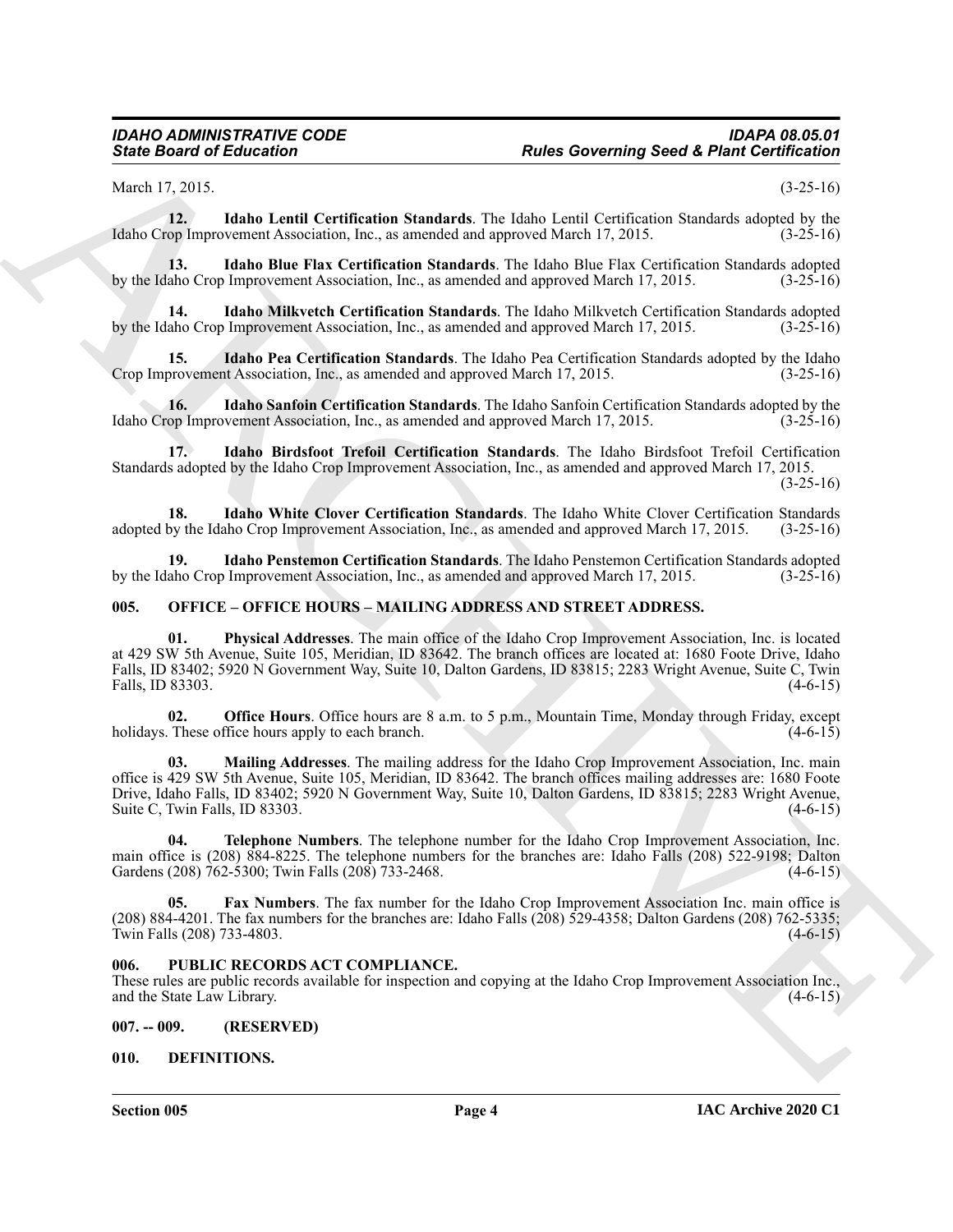In addition to the definitions set forth in Title 22, Chapter 15, Idaho Code, the definitions found in the standards of the Idaho Crop Improvement Association, Inc., incorporated by reference in Section 004 of these rules, apply to these rules. (4-6-15)  $r = (4-6-15)$ 

#### <span id="page-4-0"></span>**011. (RESERVED)**

#### <span id="page-4-5"></span><span id="page-4-1"></span>**012. APPLICABILITY.**

These rules apply to all seeds, tubers, plants, or plant parts located in, imported into, or exported from the state of Idaho that have an application for certification properly filed with a seed certification agency. (4-6-15)

#### <span id="page-4-6"></span><span id="page-4-2"></span>**013. OFFICIAL IN CHARGE OF CERTIFIED SEED.**

Since Brain of Education  $\alpha$  and the state of the SC (see the SC (see the SC (see the SC (see the SC (see the SC (see the SC (see the SC (see the SC (see the SC (see the SC (see the SC (see the SC (see the SC (see the SC The Idaho Legislature, at its 35th Session, enacted Senate Bill No. 107, the "Seed and Plant Certification Act of 1959". This Act designated the Regents of the University of Idaho, through the Agricultural Experiment Station of the College of Agriculture, as the seed certifying agency for the State. This Act further gives the Regents of the University of Idaho the authority to designate an agent to administer and conduct the certification program. The Regents of the University of Idaho on April 27, 1959, appointed the Idaho Crop Improvement Association, Inc., as its duly authorized agent to administer and conduct seed certification in Idaho as provided by the Seed and Plant Certification Act of 1959. Certification Act of 1959.

#### <span id="page-4-7"></span><span id="page-4-3"></span>**014. SEED CERTIFICATION FEE AND APPLICATION SCHEDULE.**

The Idaho Crop Improvement Association may assess a fee to defray the costs of seed testing and administration of the seed certification program. Fees are established through the Idaho Crop Improvement Association, Inc. (4-6-15)

#### <span id="page-4-4"></span>**015. -- 999. (RESERVED)**